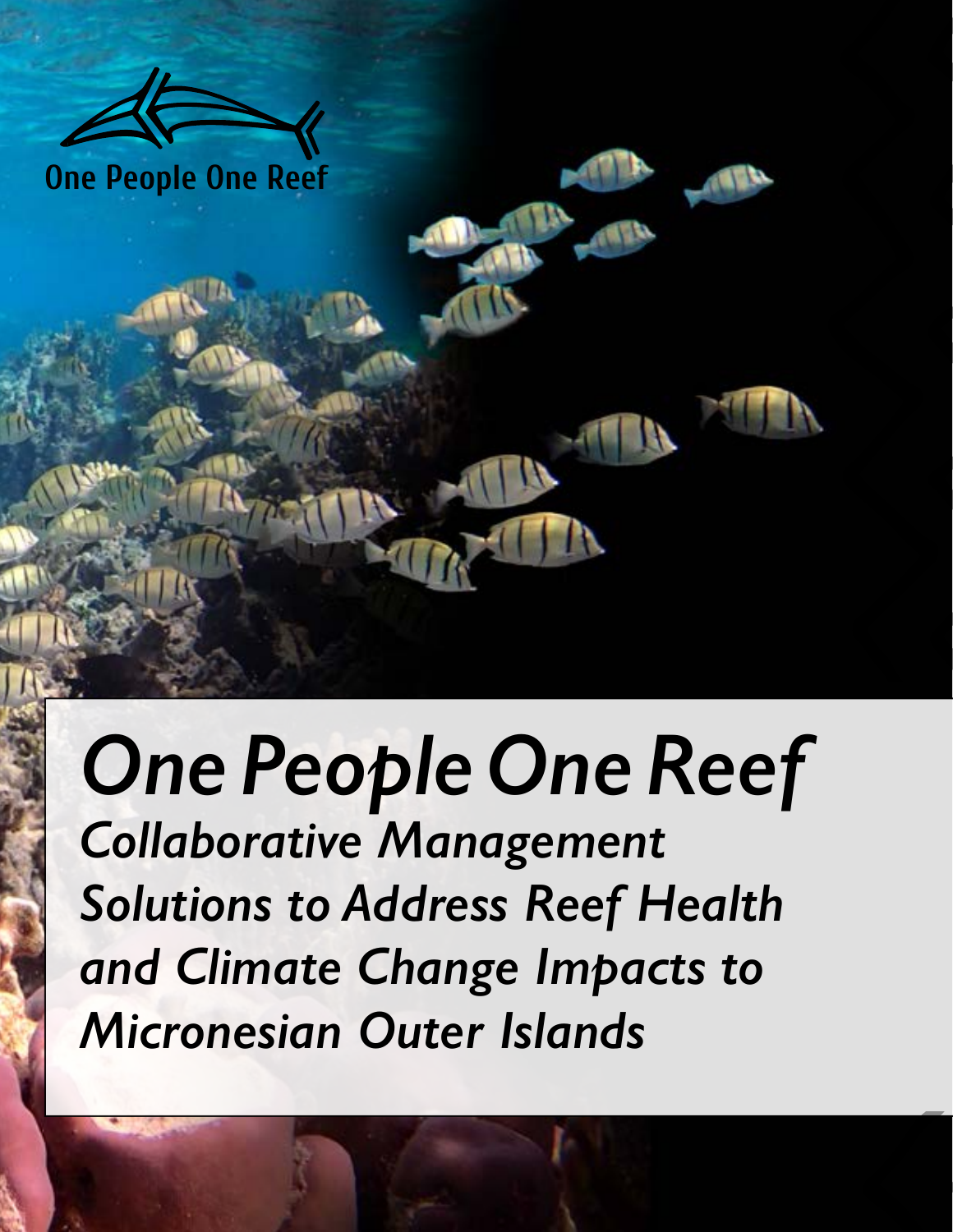*"For it is true*  **that the Ocean unites** *us and brings us together but the Reef sustains us in so many ways." -Sabino Sauchomal*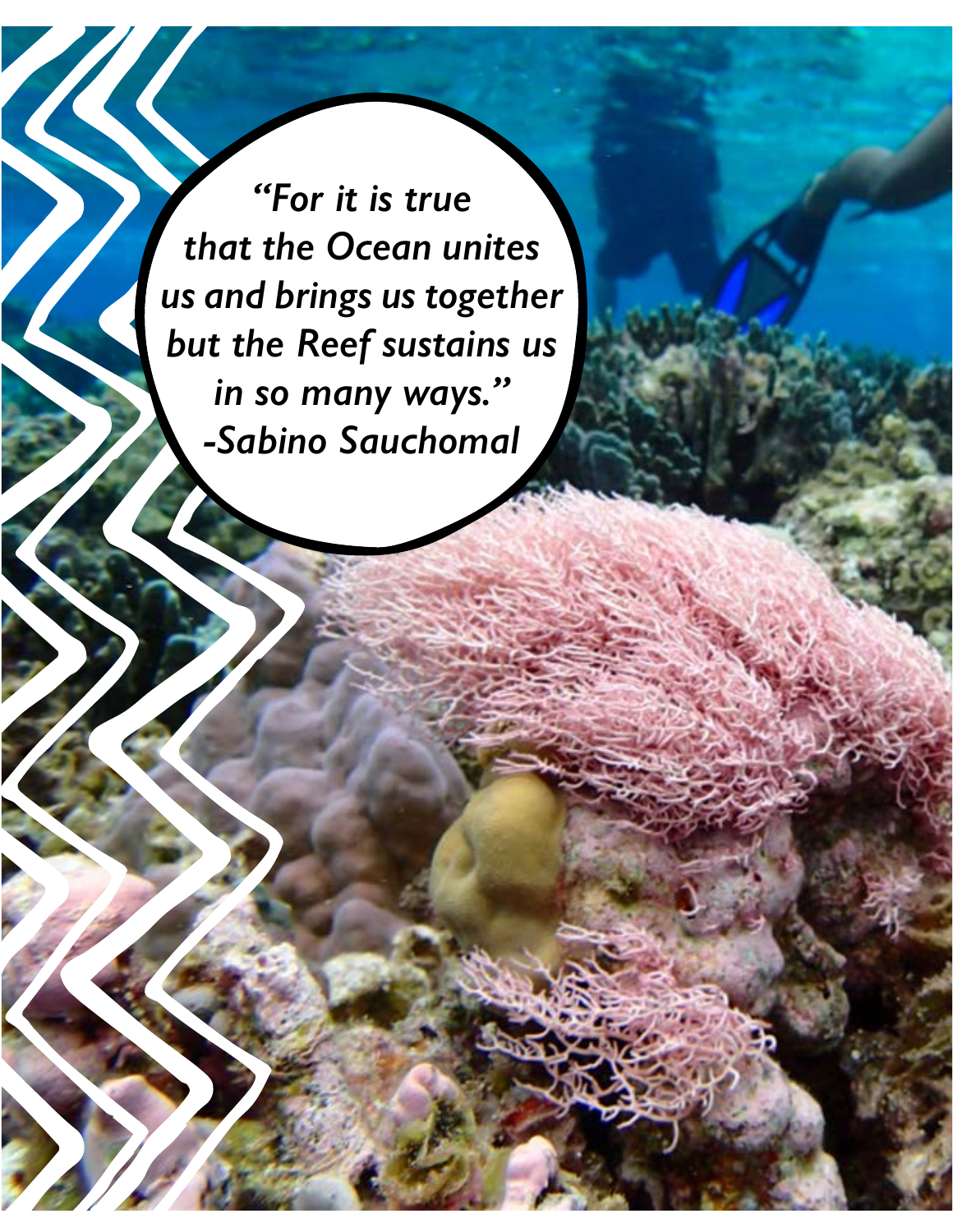## *Our Vision*

### **We are One People, One Reef.**

**Managing and conserving oceans in regions where people rely directly on the reefs for their livelihoods starts with an understanding of the problems, and of the cultural, historical and ecological context of resource challenges.** 

**One People One Reef** Hofagie Laamle!

**Our focus is the Yap outer islands. This vast archipelago has unique ecological and cultural resources, and engaging and supporting chiefs, leaders, reef owners and community members is critical to addressing food security and sustainable management as climate change presents new challenges. Outer islanders are serving as global leaders in this effort, and it is critical to support them and the 14 Atolls and associated coral reefs, stretching over 800 km of longitudinal distance into the Western Pacific , that they govern and manage.**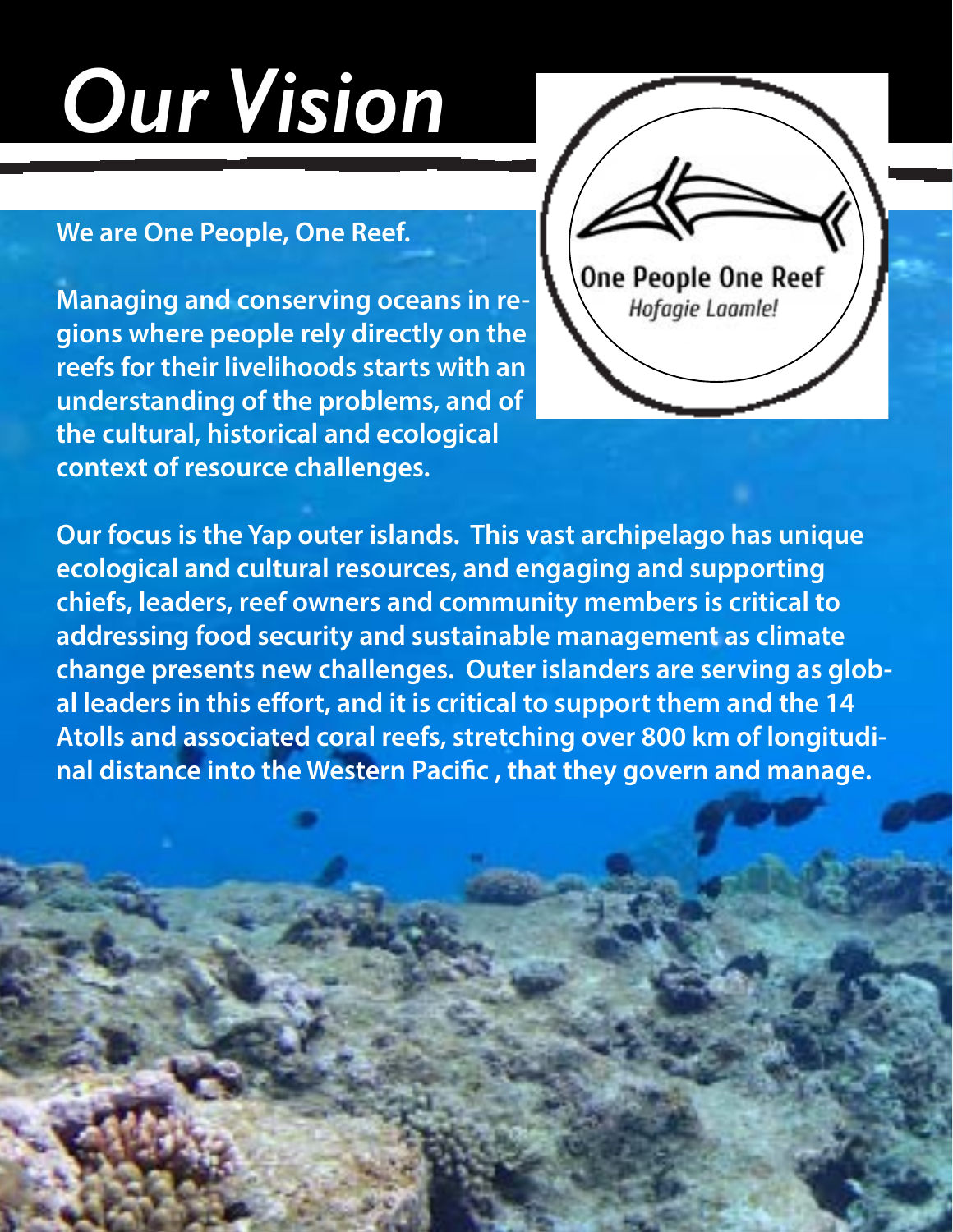# *Our Approach*

**OPOR combines indigenous traditions, knowledge and sciences with western sciences to collaboratively problem solve and plan for sustainable resource use and protection. It aims to support adaptive management backed by science. As many Pacific Island communities face the effects of climate change, it is a critical time to engage them in adaptive management planning. Collaboration and good stewardship are a match for the most difficult challenges. OPOR is a team of committed practitioners of collaborative research and marine scientists with expertise in ecology, genetics, behavior, education and sociology. Local leaders develop and implement the plans.**

### **To support communities we**

- **• Provide extensive ecological surveys of reefs and share findings.**
- **• Develop and build capacity within these communities to monitor and manage their fish and reef resources locally by sharing knowledge and training local teams to gather data on fish catch.**
- **• Provide data and genetic analysis to understand changes to fish and coral populations and to assess the efficacy of management practices the community develops.**
- **• Provide a planning approch utilizing social and scientific data to help communities produce their own plans for the Outer Islands and region.**
- **• Facilitate the exchange of information through meetings and workshops.**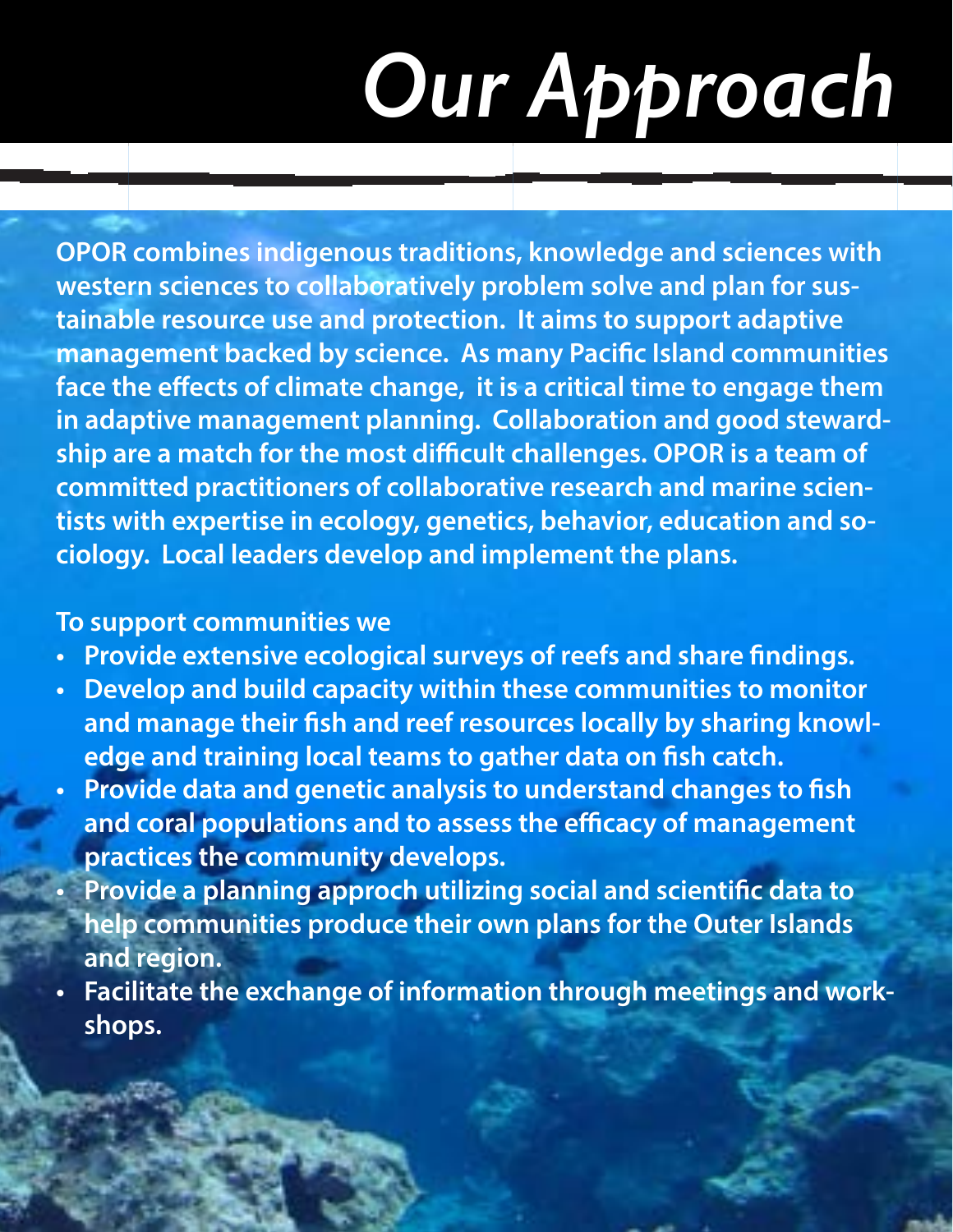## *Executive Summary*

One People One Reef is a collaboration between the outer island communities of Yap State, Federated States of Micronesia and a team of dedicated scientists. This project was formed at the invitation of the outer islanders who noticed a change in their reefs and the fish they catch to sustain their existance. These communities are on the front lines of climate change and are threatened by sea level rise, erosion and a changing food web, yet rely heavily on their reef resources.

 It is a key moment in history to work with these communities. They autonomously govern and manage a vast area of coral reefs in one of the most biodiverse regions on the planet. We believe that the key to successful management and conservation in this archipelago can be found not from a new technology or innovation, but in their own history and traditions that have served them for millenia. What we can provide is knowledge about the effects of gear modernization, changes in resource extraction and changes in management on the resource and the habitat.

Managing and conserving oceans in regions where people rely directly on the reefs for their livelihoods must start with the people themselves. They are key to understanding reef declines and historical context, and the success of management efforts depends on their leadership. They need to be supported to develop and implement their own plans, not pre-determined ones.

#### **Project Accomplishments**

- We have characterized the reefs of Ulithi Atoll by benthic composition and fish community structure. These data are shared with the communities.
- We have worked with community members on all four inhabited islands of Ulithi to facilitate reef management plans.
- We have trained local science teams in fishery landings data collection methods. All four islands have designated local science teams that collect data - the largest database of its kind in the region.
- We have analyzed and shared results from landings data to inform managers.
- We have documented traditional practices, historical trends, and local knowledge of fishes and landings patterns.
- We have produced educational materials for schools and community members.
- We conducted a workshop on reef resource management with participants from 17 outer islands - the first gathering of its kind in the region.
- Our work has strengthened local capacity regarding reefs, fishes and resource management, laying the foundation for a framework for management planning and reef conservation that can serve as a model for the FSM.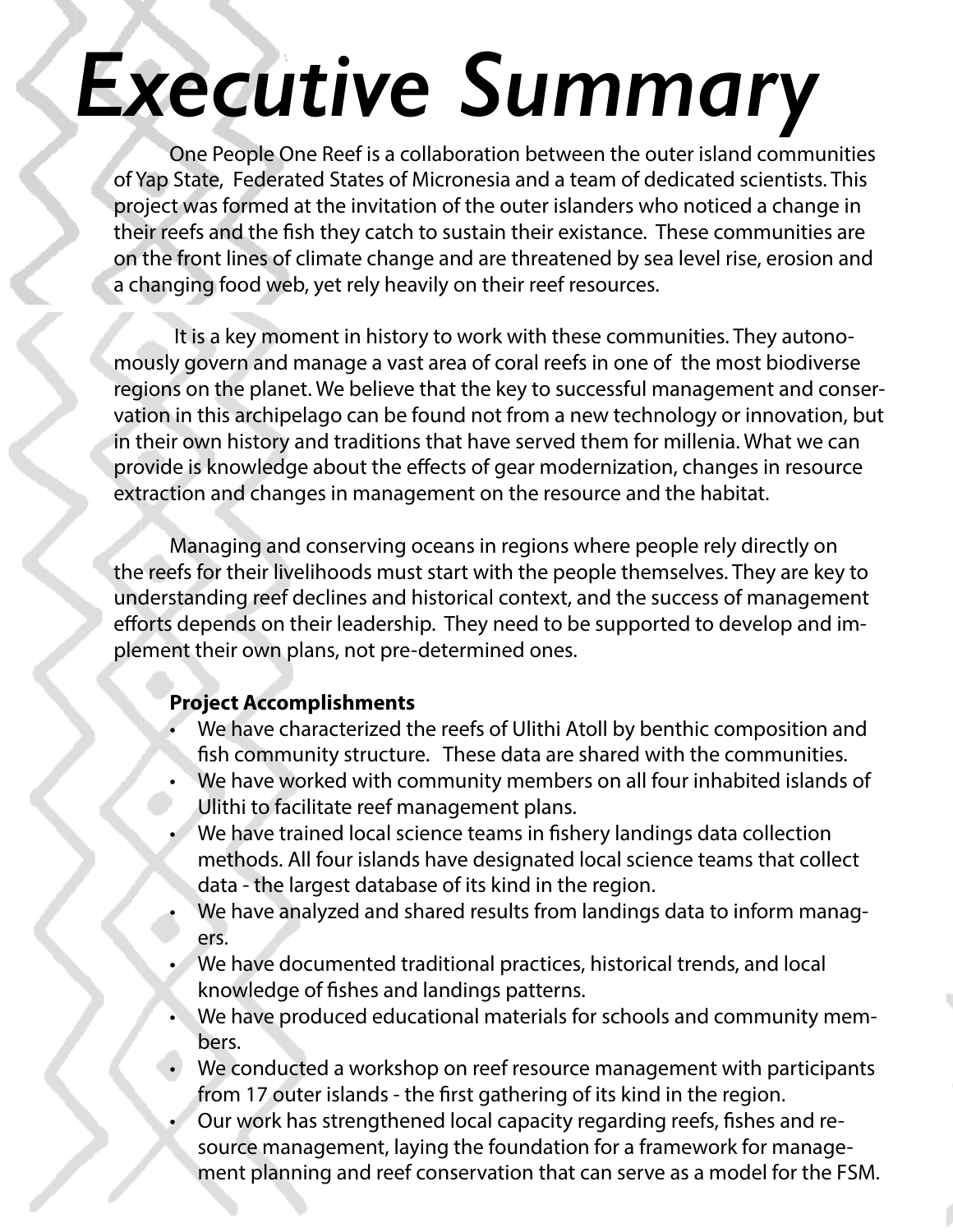Coral reefs around the world are currently suffering from multiple stressors, leading to a global decline that has been ongoing for decades. The status of coral reefs and associated fisheries of many remote island communities in the Western Pacific is not well known, yet these communities are on the front lines of critical habitat management and use, and they rely heavily on their reef resources.

Through extensive reef surveys, interviews, and community meetings, our work on Ulithi Atoll, Yap State, Federated States of Micronesia has provided information for communities to better understand and address these declines



We work with communities to help them develop and implement needed changes by sharing the ecological knowledge we acquire from the reefs, and by listening to what they have to say about their reef resources, the history of declines, and traditional management practices. This is an approach to empower communities to better understand and sustainably manage their reef ecosystems. Our project has three main approaches - all of them collaborative: community interaction and feedback, ecological data collection, and management planning.

*onepeopleonereef.ucsc.edu nicrane@cabrillo.edu jrulmal@gmail.com*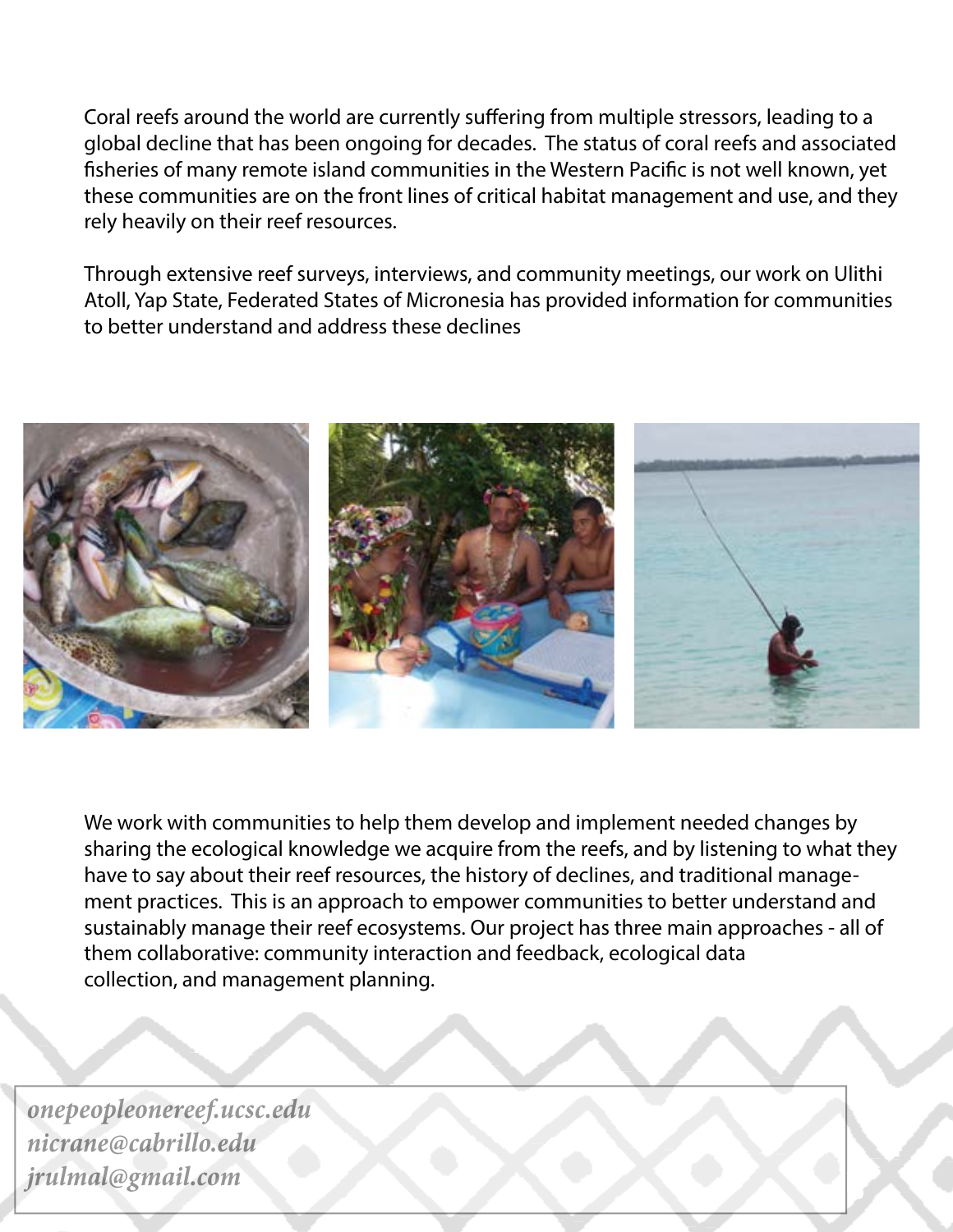**Community interaction and feedback.** We seek to engage the community from the start and rely on them for information about the problems, the history, and their solutions. They inform us about the historical context of change, and provide us with data to help us ask the right ecological questions.

- 1. Assess community needs and problems around marine resources
- 2. Assess their management approach, what works and what does not
- 3. Understand traditional management approaches, and how they have changed
- 4. Understand the impacts of newer fishing technologies such as spear guns and small mesh nets
- 5. Share our knowledge with them we create educational materials and give presentations to share the ecological data we collect

**Ecological data collection**: understand the ecological dynamics of the system. By collecting a variety of ecological data we can ask and answer questions about ecological patterns and responses of the system to various pressures. This in turn can help us determine which kinds of management approaches may be more effective, and allow us to share ecological findings with the community.

- 1. Conduct habitat assessments at key locations around the Atoll
	- a. Coral cover and morphology, and coral community structure
	- b. Algae cover
	- c. Other invertebrates
	- d. Reef complexity
	- e. Coral recruitment
- 2. Conduct surveys to assess fish species assemblages and biomass
- 3. Establish monitoring protocols with the community for on-going assessments, especially for fish landings
- 4. Monitor Montipora sp. (an 'invasive' coral of concern) and other 'species of interest/concern', such as sea cucumbers
- 5. Conduct genetic analyses

**Management planning:** We integrate the information we get from the community with what we 'see' on the reefs (our ecological data) to discuss strategies for adaptive management. We encourage as much traditional management as possible. We recognize the need to revive traditional management but also to integrate more modern issues (such as gear changes) into that management. We are advocating a role for science, benchmarks, and traditional planning. We rely on the community to come up with the final plan.

- 1. Meet with community leaders to discuss management options and approaches
- 2. Share the results of these discussions with the community
- 3. Discuss why these approaches might work , and how long it might take
- 4. Help the community with a data collection plan such as fish landing data
- 5. Follow up surveys and data analysis to assess efficacy of the management